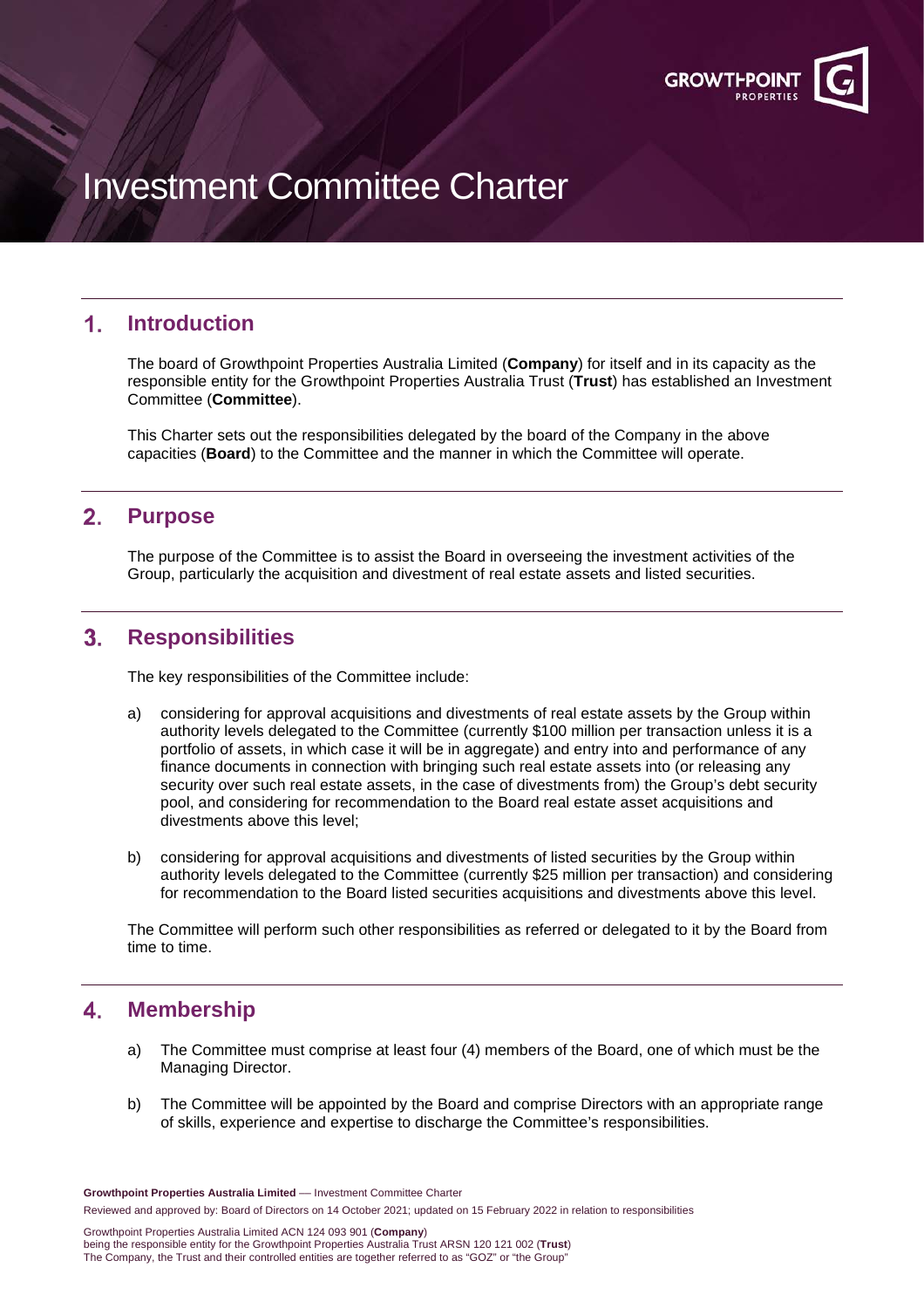

- c) The Board will appoint the Chair, who must be an independent Non-executive Director. If the Chair is absent from a meeting, the members will elect one of their members to act as Chair for that meeting.
- d) The Company Secretary (or his or her delegate) will be the secretary of the Committee.
- e) The Board may remove or replace members of the Committee at any time by resolution. If a member of the Committee retires, resigns or is removed from the Board, that member ceases to be a member of the Committee.
- f) Fees will be paid to the Committee Chair and Committee members (other than the Managing Director) as determined by the Board from time to time.

### $5.$ **Meetings**

- a) The Committee will meet with such frequency as the Committee Chair determines necessary to carry out the Committee's responsibilities.
- b) The provisions of the Company's constitution applying to meetings and resolutions of Directors apply, so far as they can and with any necessary changes, to Committee meetings and resolutions, except to the extent that they are contrary to this Charter or directions given by the Board.
- c) No business may be transacted at a Committee meeting unless a quorum is present at the time the business is dealt with. Two (2) Non-executive Directors constitute a quorum.
- d) Each Committee member will have one vote. The Committee is authorised to take any permitted action only by the affirmative vote of a majority of the Committee members at a meeting at which a quorum is present.
- e) The agenda will be prepared by the Company Secretary (or his or her delegate) and approved by the Committee Chair prior to each meeting. The agenda and supporting papers for each meeting will be distributed to Committee members and other attendees in enough time to enable the members to read the material and prepare for the meeting. Minutes and resolutions of the Committee must be maintained by the Company Secretary (or his or her delegate) and distributed to all Committee members and any other Board members at their request.
- f) The Company Secretary (or his or her delegate) must promptly notify the Board of all resolutions passed and decisions made by the Committee. The Committee Chair will provide a verbal report to the Board at the next Board meeting as to any other material matters considered or discussed at the Committee meeting.

## $6.$ **Attendance at meetings**

- a) Members of the Committee are required to use reasonable endeavours to attend scheduled Committee meetings and to have read and considered the papers ahead of each meeting.
- b) Directors of the Company who are not Committee members may attend Committee meetings but have no voting rights. The Chief Investment Officer (or his or her delegate) will, and the Chief Financial Officer has a standing invitation to, attend all Committee meetings, except where the Committee Chair requests that they not attend or they are otherwise unable to attend.

Growthpoint Properties Australia Limited ACN 124 093 901 (**Company**) being the responsible entity for the Growthpoint Properties Australia Trust ARSN 120 121 002 (**Trust**) The Company, the Trust and their controlled entities are together referred to as "GOZ" or "the Group"